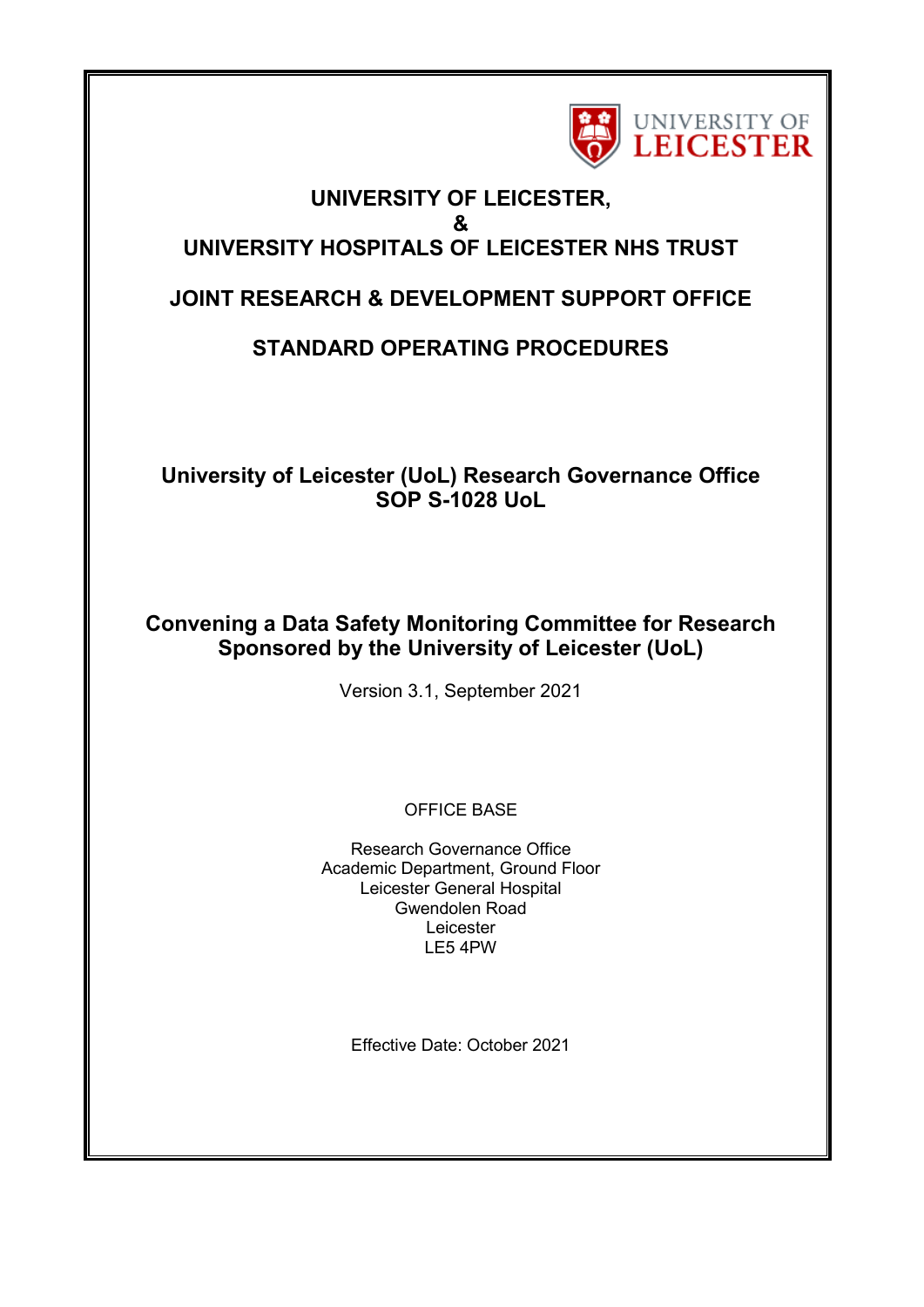**Standard Operating Procedure: SOP S-1028 UoL Convening a Data Safety Monitoring Committee for Research Sponsored by the University of** 



#### **1. INTRODUCTION**

This Standard Operating Procedure (SOP) describes the process to be adopted when convening a Data Safety Monitoring Committee / Board for research studies sponsored by the University of Leicester (UoL).

The outcome is that, where required, a Data Safety Monitoring Committee / Board (DSMC/B) for research sponsored by UoL are managed and convened using a consistent process.

#### **2. SCOPE**

This SOP applies to all research studies, sponsored by the University of Leicester, where a DSMC/B is required.

#### **3. DEFINITION**

A Data Safety Monitoring Committee (DSMC) is a group of people, independent of the trial team, who review accumulating data and advise the Sponsor (directly or indirectly) on the continuing and future management of a research study. A DSMC mainly review safety and efficacy data, but where appropriate may also be asked to review quality and compliance data.

The DSMC is usually 'unblinded' and therefore is privy to interim comparisons by arm. They often see data in a format that is not normally widely shared beyond the DSMC, or a statistical analysis team.

#### **4. WHICH RESEARCH STUDIES REQUIRE DATA SAFETY MONITORING COMMITTEES?**

The decision about whether or not a DSMC is required will depend on the complexity, duration and end-points of the trial. The decision will be made in collaboration with the Chief Investigator, and will be considered as part of the Sponsor risk assessment. There may also be a requirement from the funding award body as a condition of funding.

UoL as Sponsor would expect that a DSMC be established for research studies involving:

- subjects with life-threatening illnesses
- vulnerable populations and/or with significant potential risk of harm, or
- unknown or uncertain risks

DSMCs may be appropriate for all types of randomised research studies, including those not using Investigational Medicinal Products e.g. research studies of surgical interventions or radiotherapy.

Where a discussion about whether a DSMC is required occurs, the evidence of the discussion must always be recorded in the Trial Master File (TMF). Subsequent plans to establish a DSMC or put other formal safety monitoring arrangements in place must be described in the Protocol.

Next Review: Sept 2023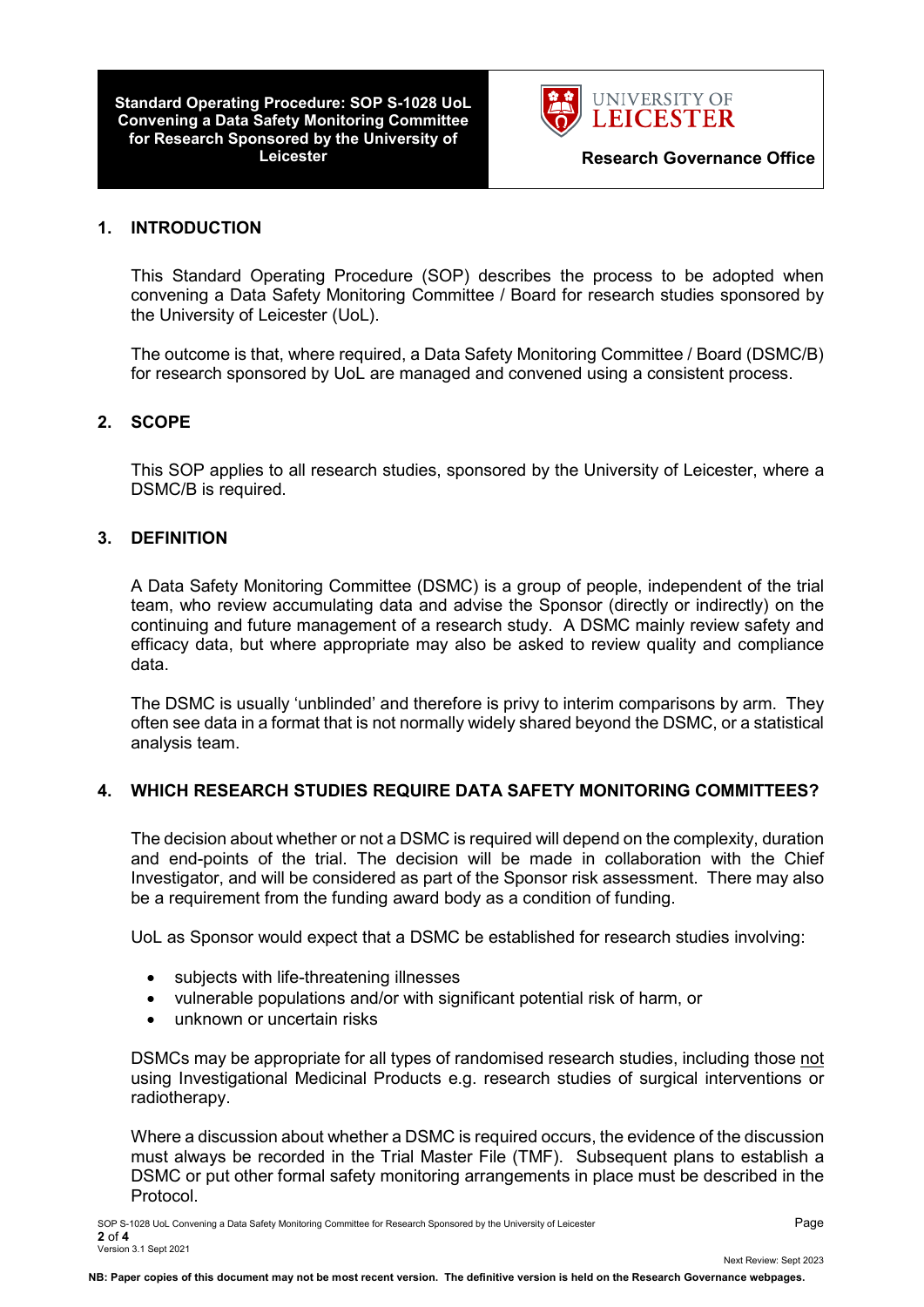### **5. WHO SITS ON A DATA SAFETY MONITORING COMMITTEE?**

DSMC members are generally experienced trialists and it is recommended that at least one member of a committee has served previously on a DSMC. A formal DSMC usually consists of three (3) or more people comprising clinicians and at least one statistician.

### **6. HOW IS THE ROLE OF THE DATA SAFETY MONITORING COMMITTEE DESCRIBED?**

The role and function of the DSMC should be described in writing before the DSMC reviews any trial data. This can be described in a Charter which covers the membership, roles and remit, permissible recommendations, frequency and organisation of meetings, how decisions are reached, whether they are advisory or executive and who they report to (how and when).

A suggested template charter is provided in Appendix 1.

### **7. INDEPENDENCE OF THE DATA SAFETY MONITORING COMMITTEE**

The DSMC members must ensure that any potential competing interests are declared at the outset and any new competing interests recorded in the record of each DSMC Meeting.

DSMC meetings to review unblinded data will be "closed" meetings at which the Sponsor and trial team will not be present. The DSMC may also hold "open" meetings with the Sponsor to discuss conclusions and recommendations.

### **8. REPORTING RESPONSIBILITIES**

It is the role of the DSMC to make recommendations to the Sponsor on trial conduct, such as the need to amend the protocol or to terminate the trial early. This is normally done directly with the Sponsor, unless a Trial Steering Committee (TSC) has also been set up, in which case the DSMC may report to the TSC.

It is the responsibility of the Sponsor to communicate DSMC recommendations to the competent authority and REC in an appropriate manner. If such recommendations require implementation of an urgent safety measure it must be ensured that this is reported to the competent authority and REC in the required timeframe. The Sponsor should notify the REC of any recommendations made by the DSMC and provide summary reports where appropriate. It is not necessary for the REC to see minutes of DSMC meetings.

Similarly it is important that any outputs from the DSMC are clearly documented to ensure that the data used to make decisions are robust and the decisions themselves are documented and retained. It is advised that the documentation verifies who prepared and checked any reports and listings - this being particularly important if unblinded reviews are taking place to provide evidence that the trial team remained blinded.

Next Review: Sept 2023